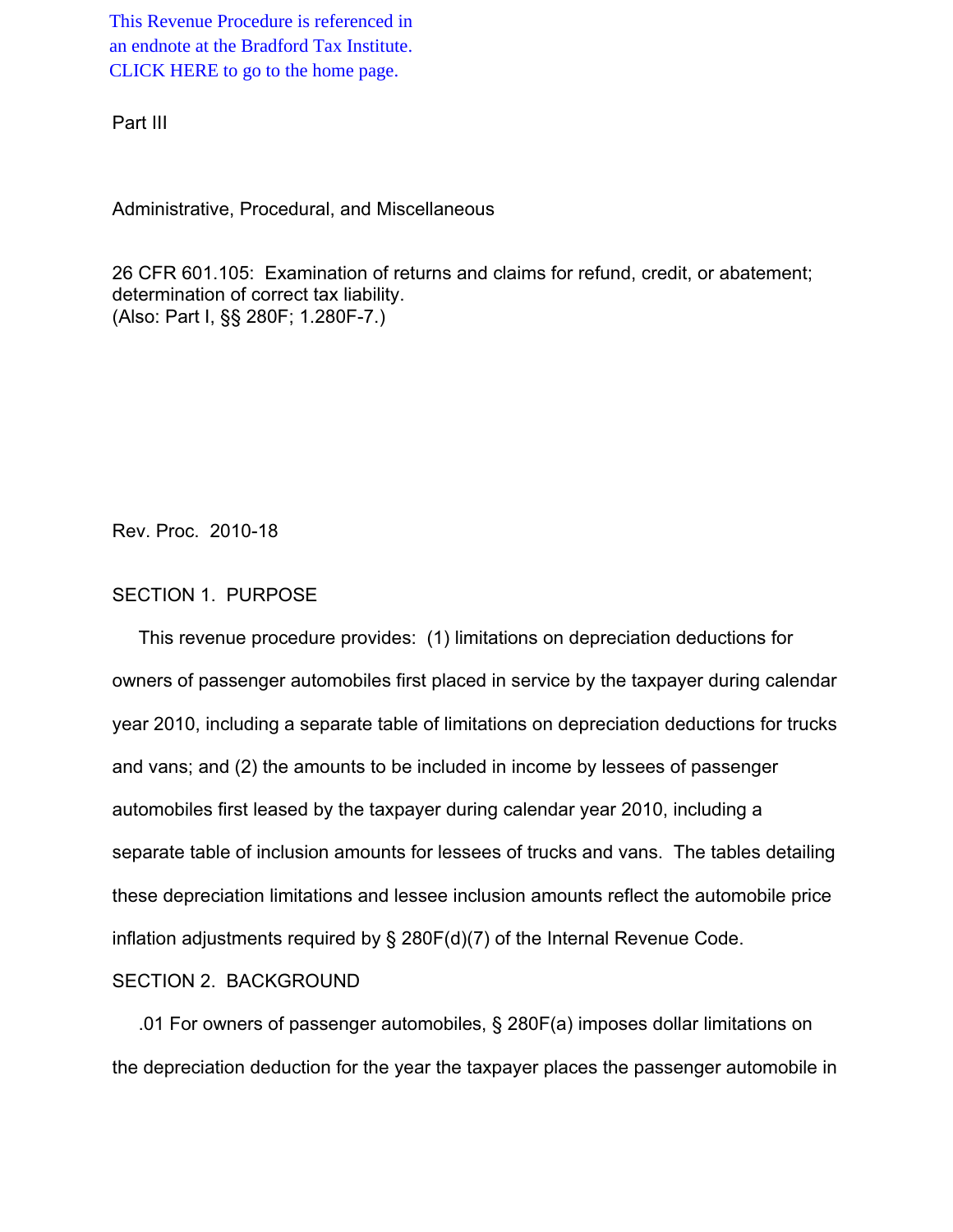service and for each succeeding year. Section 280F(d)(7) requires the amounts allowable as depreciation deductions to be increased by a price inflation adjustment amount for passenger automobiles placed in service after 1988. The method of calculating this price inflation amount for trucks and vans placed in service in or after calendar year 2003 uses a different CPI "automobile component" (the "new trucks" component) than that used in the price inflation amount calculation for other passenger automobiles (the "new cars" component), resulting in somewhat higher depreciation deductions for trucks and vans. This change reflects the higher rate of price inflation for trucks and vans since 1988.

 .02 Section 280F(c) requires a reduction in the deduction allowed to the lessee of a leased passenger automobile. The reduction must be substantially equivalent to the limitations on the depreciation deductions imposed on owners of passenger automobiles. Under § 1.280F-7(a) of the Income Tax Regulations, this reduction requires a lessee to include in gross income an inclusion amount determined by applying a formula to the amount obtained from a table. One table applies to lessees of trucks and vans and another table applies to all other passenger automobiles. Each table shows inclusion amounts for a range of fair market values for each taxable year after the passenger automobile is first leased.

#### SECTION 3. SCOPE

 .01 The limitations on depreciation deductions in section 4.01(2) of this revenue procedure apply to passenger automobiles (other than leased passenger automobiles) that are placed in service by the taxpayer in calendar year 2010, and continue to apply for each taxable year that the passenger automobile remains in service.

 $-2-$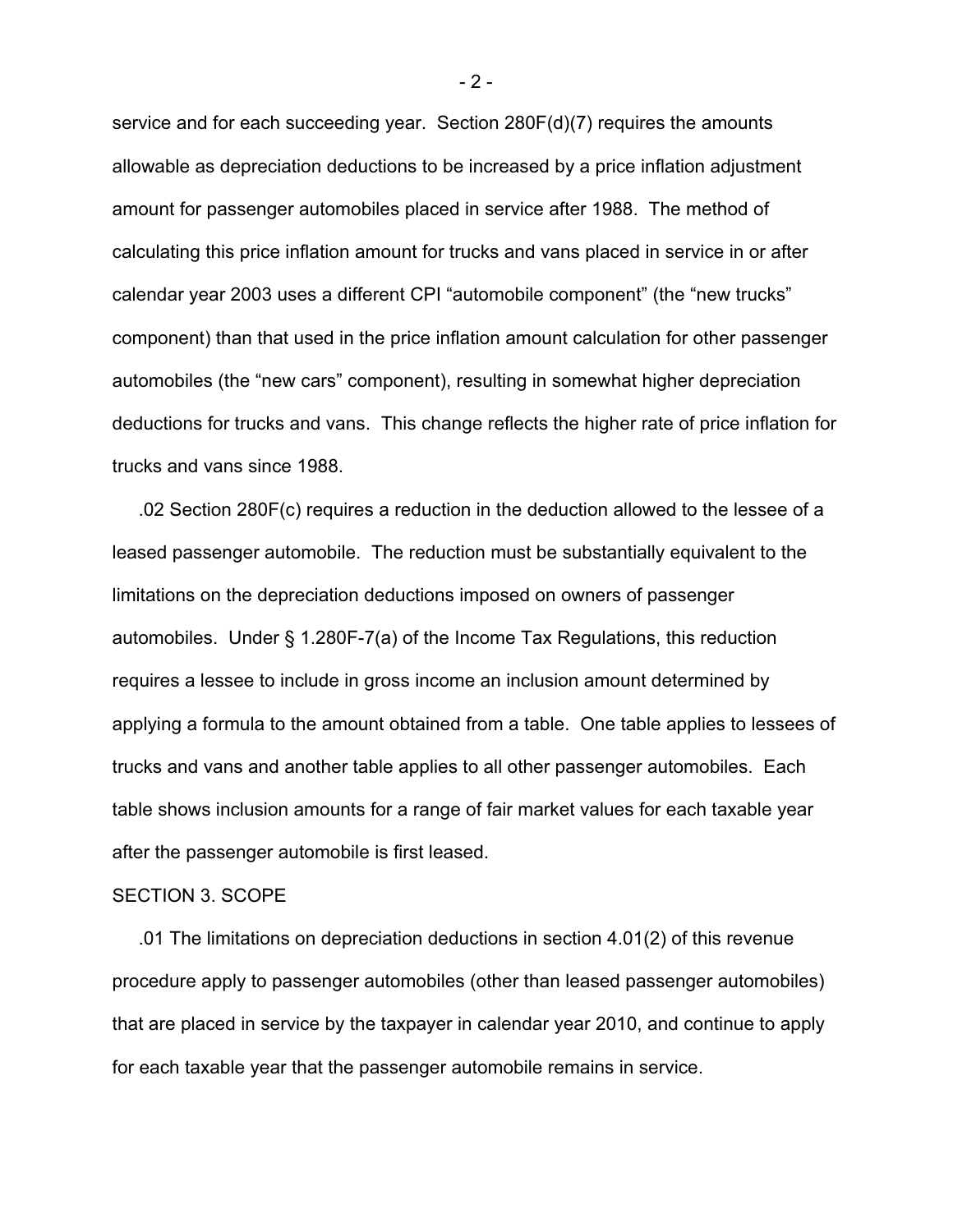.02 The tables in section 4.02 of this revenue procedure apply to leased passenger automobiles for which the lease term begins during calendar year 2010. Lessees of these passenger automobiles must use these tables to determine the inclusion amount for each taxable year during which the passenger automobile is leased. See Rev. Proc. 2005-13, 2005-1 C.B. 759, for passenger automobiles first leased before calendar year 2006; Rev. Proc. 2006-18, 2006-1 C.B. 645, for passenger automobiles first leased during calendar year 2006; Rev. Proc. 2007-30, 2007-1 C.B. 1104; for passenger automobiles first leased during calendar year 2007, Rev. Proc. 2008-22, 2008-12 I.R.B. 658, for passenger automobiles first leased during calendar year 2008; and Rev. Proc. 2009-24, 2009-17 I.R.B. 885, for passenger automobiles first leased during calendar year 2009.

#### SECTION 4. APPLICATION

#### .01 Limitations on Depreciation Deductions for Certain Automobiles.

#### (1) Amount of the inflation adjustment.

 (a) Passenger automobiles (other than trucks or vans). Under § 280F(d)(7)(B)(i), the automobile price inflation adjustment for any calendar year is the percentage (if any) by which the CPI automobile component for October of the preceding calendar year exceeds the CPI automobile component for October 1987. The term "CPI automobile component" is defined in  $\S$  280F(d)(7)(B)(ii) as the "automobile component" of the Consumer Price Index for all Urban Consumers published by the Department of Labor. The new car component of the CPI was 115.2 for October 1987 and 137.851 for October 2009. The October 2009 index exceeded the October 1987 index by 22.651. Therefore, the automobile price inflation adjustment for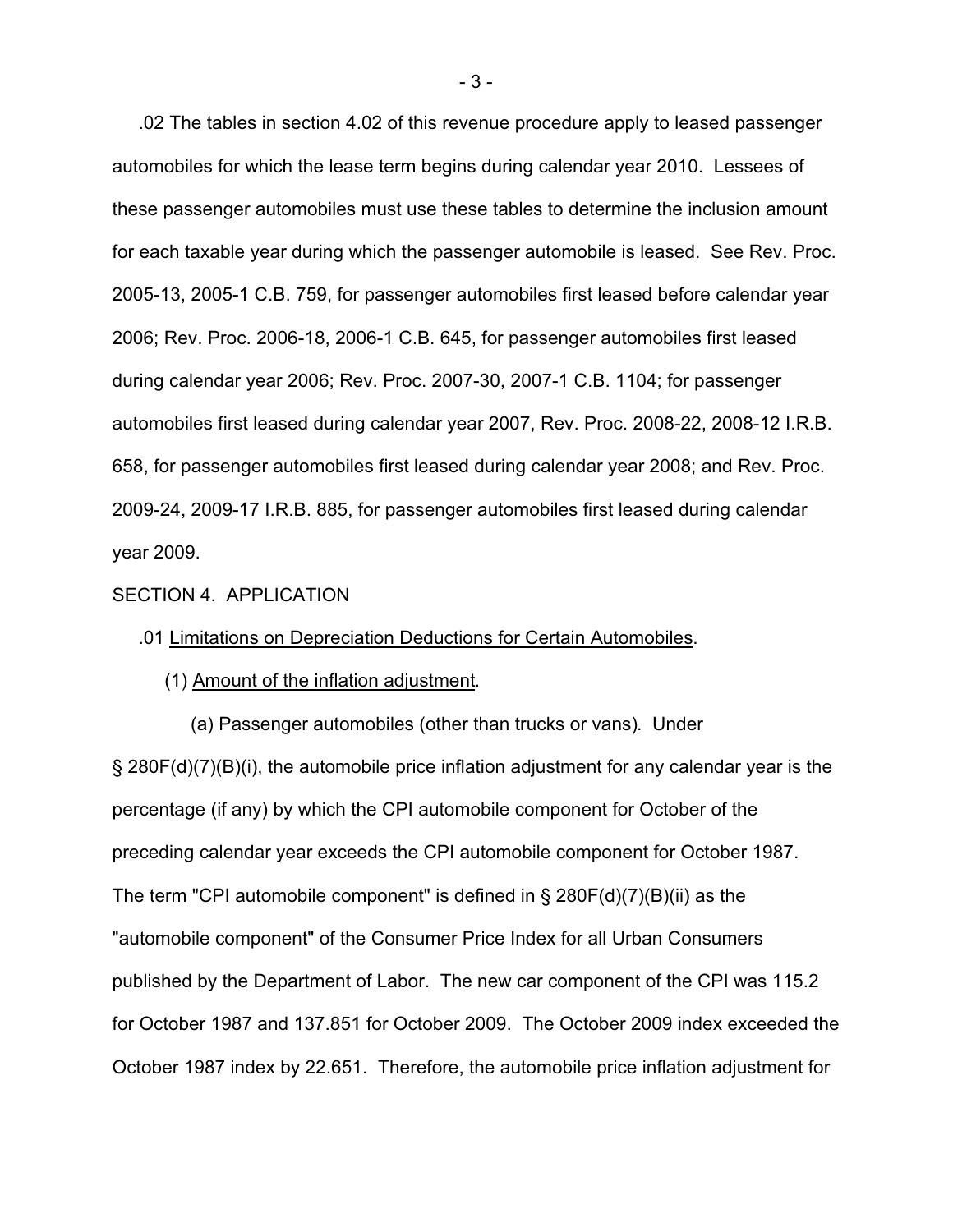2010 for passenger automobiles (other than trucks and vans) is 19.66 percent  $(22.651/115.2 \times 100\%)$ . The dollar limitations in § 280F(a) are multiplied by a factor of 0.1966, and the resulting increases, after rounding to the nearest \$100, are added to the 1988 limitations to give the depreciation limitations applicable to passenger automobiles (other than trucks and vans) for calendar year 2010. This adjustment applies to all passenger automobiles (other than trucks and vans) that are first placed in service in calendar year 2010.

 (b) Trucks and vans. To determine the dollar limitations for trucks and vans first placed in service during calendar year 2010, the new truck component of the CPI is used instead of the new car component. The new truck component of the CPI was 112.4 for October 1987 and 140.897 for October 2009. The October 2009 index exceeded the October 1987 index by 28.497. Therefore, the automobile price inflation adjustment for 2010 for trucks and vans is 25.35 percent (28.497/112.4 x 100%). The dollar limitations in § 280F(a) are multiplied by a factor of 0.2535, and the resulting increases, after rounding to the nearest \$100, are added to the 1988 limitations to give the depreciation limitations for trucks and vans. This adjustment applies to all trucks and vans that are first placed in service in calendar year 2010.

 (2) Amount of the limitation. Tables 1 and 2 contain the dollar amount of the depreciation limitation for each taxable year for passenger automobiles a taxpayer places in service in calendar year 2010. Use Table 1 for a passenger automobile (other than a truck or van) and Table 2 for a truck or van placed in service in calendar year 2010.

- 4 -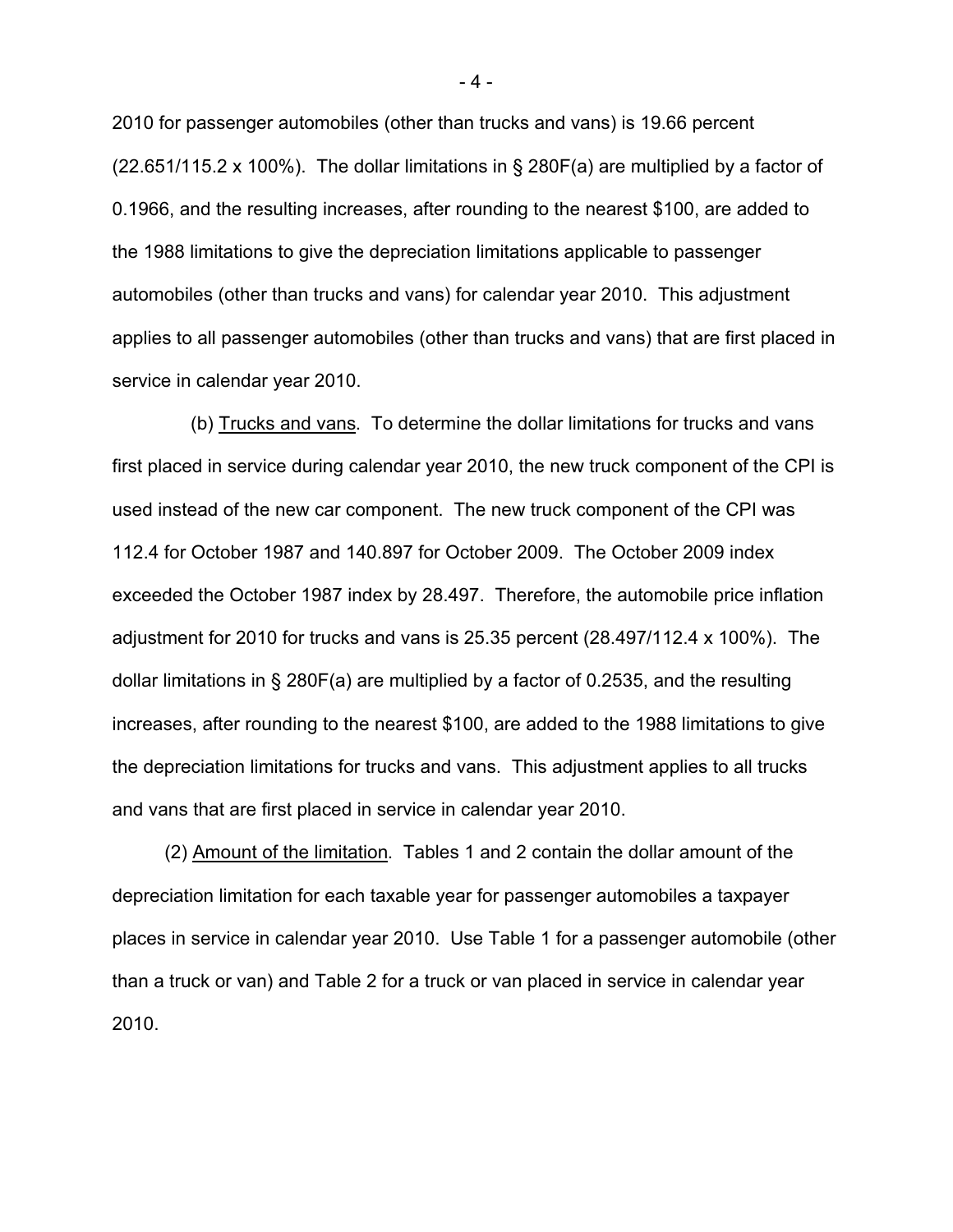|                                                                                                                                | REV. PROC. 2010-18 TABLE 1 |  |  |  |  |  |  |
|--------------------------------------------------------------------------------------------------------------------------------|----------------------------|--|--|--|--|--|--|
| DEPRECIATION LIMITATIONS FOR PASSENGER AUTOMOBILES<br>(THAT ARE NOT TRUCKS OR VANS) PLACED IN SERVICE IN CALENDAR YEAR<br>2010 |                            |  |  |  |  |  |  |
| <b>Tax Year</b>                                                                                                                | Amount                     |  |  |  |  |  |  |
| 1st Tax Year                                                                                                                   | \$3,060                    |  |  |  |  |  |  |
| 2nd Tax Year                                                                                                                   | \$4,900                    |  |  |  |  |  |  |
| 3rd Tax Year                                                                                                                   | \$2,950                    |  |  |  |  |  |  |
| <b>Each Succeeding Year</b>                                                                                                    | \$1,775                    |  |  |  |  |  |  |
|                                                                                                                                |                            |  |  |  |  |  |  |

## REV. PROC. 2010-18 TABLE 2

DEPRECIATION LIMITATIONS FOR TRUCKS AND VANS PLACED IN SERVICE IN CALENDAR YEAR 2010

| <b>Tax Year</b>             | Amount  |
|-----------------------------|---------|
| 1st Tax Year                | \$3,160 |
| 2nd Tax Year                | \$5,100 |
| 3rd Tax Year                | \$3,050 |
| <b>Each Succeeding Year</b> | \$1,875 |

## .02 Inclusions in Income of Lessees of Passenger Automobiles.

 A taxpayer must follow the procedures in § 1.280F-7(a) for determining the inclusion amounts for passenger automobiles first leased in calendar year 2010. In applying these procedures, lessees of passenger automobiles other than trucks and vans should use Table 3 of this revenue procedure, while lessees of trucks and vans should use Table 4 of this revenue procedure.

| <b>REV. PROC. 2010-18 TABLE 3</b><br>DOLLAR AMOUNTS FOR PASSENGER AUTOMOBILES<br>(THAT ARE NOT TRUCKS OR VANS)<br>WITH A LEASE TERM BEGINNING IN CALENDAR YEAR 2010 |                    |                              |                 |                 |                 |               |
|---------------------------------------------------------------------------------------------------------------------------------------------------------------------|--------------------|------------------------------|-----------------|-----------------|-----------------|---------------|
| Fair Market Value of<br>Passenger Automobile                                                                                                                        |                    | <b>Tax Year During Lease</b> |                 |                 |                 |               |
| Over                                                                                                                                                                | Not Over           | 1st                          | 2 <sub>nd</sub> | 3 <sup>rd</sup> | 4 <sup>th</sup> | $5th$ & later |
| \$16,700<br>17,000                                                                                                                                                  | \$17,000<br>17,500 | 3                            |                 | 10<br>13        | 11<br>15        | 14<br>16      |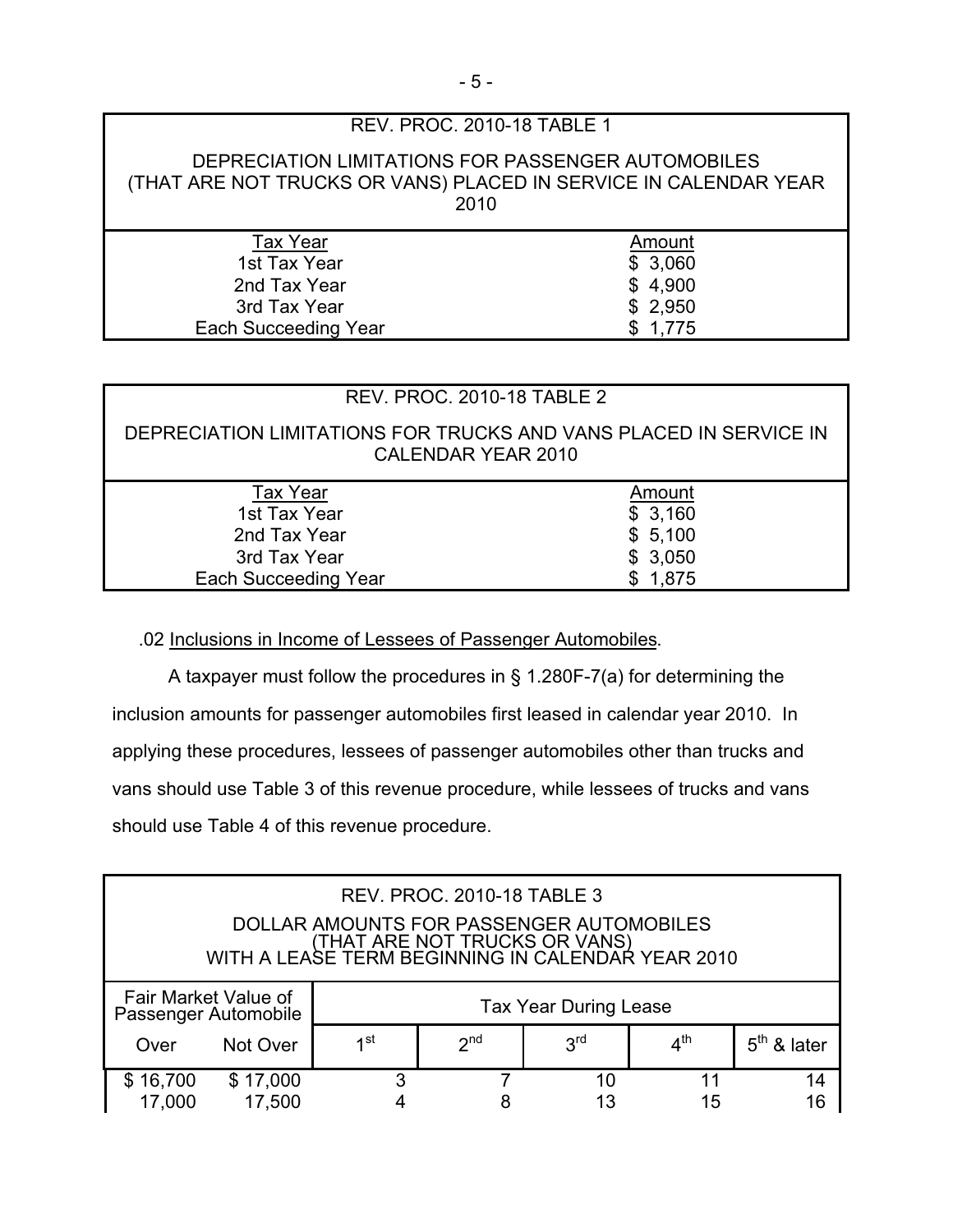| <b>REV. PROC. 2010-18 TABLE 3</b>                                         |                                                   |                 |                 |                              |                 |               |
|---------------------------------------------------------------------------|---------------------------------------------------|-----------------|-----------------|------------------------------|-----------------|---------------|
|                                                                           |                                                   |                 |                 |                              |                 |               |
| DOLLAR AMOUNTS FOR PASSENGER AUTOMOBILES<br>(THAT ARE NOT TRUCKS OR VANS) |                                                   |                 |                 |                              |                 |               |
|                                                                           | WITH A LEASE TERM BEGINNING IN CALENDAR YEAR 2010 |                 |                 |                              |                 |               |
|                                                                           | Fair Market Value of                              |                 |                 |                              |                 |               |
| Passenger Automobile                                                      |                                                   |                 |                 | <b>Tax Year During Lease</b> |                 |               |
| Over                                                                      | Not Over                                          | 1 <sup>st</sup> | 2 <sup>nd</sup> | 3 <sup>rd</sup>              | 4 <sup>th</sup> | $5th$ & later |
|                                                                           |                                                   |                 |                 |                              |                 |               |
| 17,500                                                                    | 18,000                                            | 5               | 10              | 16                           | 19              | 21            |
| 18,000                                                                    | 18,500                                            | 6               | 13              | 18                           | 23              | 26            |
| 18,500                                                                    | 19,000                                            | $\overline{7}$  | 15              | 22                           | 26              | 31            |
| 19,000                                                                    | 19,500                                            | 8               | 17              | 25                           | 30              | 35            |
| 19,500                                                                    | 20,000                                            | 9               | 19              | 29                           | 34              | 39            |
| 20,000                                                                    | 20,500                                            | 10              | 21              | 32                           | 38              | 44            |
| 20,500                                                                    | 21,000                                            | 11              | 23              | 35                           | 42              | 48            |
| 21,000                                                                    | 21,500                                            | 12              | 26              | 38                           | 45              | 53            |
| 21,500                                                                    | 22,000                                            | 13              | 28              | 41                           | 50              | 57            |
| 22,000                                                                    | 23,000                                            | 14              | 31              | 46                           | 56              | 63            |
| 23,000                                                                    | 24,000                                            | 16              | 36              | 52                           | 63              | 73            |
| 24,000                                                                    | 25,000                                            | 18              | 40              | 59                           | 71              | 81            |
| 25,000                                                                    | 26,000                                            | 20              | 44              | 66                           | 78              | 90            |
| 26,000                                                                    | 27,000                                            | 22              | 49              | 71                           | 86              | 100           |
| 27,000                                                                    | 28,000                                            | 24              | 53              | 78                           | 94              | 108           |
| 28,000                                                                    | 29,000                                            | 26              | 57              | 85                           | 101             | 118           |
| 29,000                                                                    | 30,000                                            | 28              | 61              | 92                           | 109             | 126           |
| 30,000                                                                    | 31,000                                            | 30              | 66              | 97                           | 117             | 135           |
| 31,000                                                                    | 32,000                                            | 32              | 70              | 104                          | 125             | 144           |
| 32,000                                                                    | 33,000                                            | 34              | 74              | 111                          | 132             | 153           |
| 33,000                                                                    | 34,000                                            | 36              | 79              | 117                          | 140             | 161           |
| 34,000                                                                    | 35,000                                            | 38              | 83              | 123                          | 148             | 171           |
| 35,000                                                                    | 36,000                                            | 40              | 87              | 130                          | 156             | 179           |
| 36,000                                                                    |                                                   | 42              | 92              | 136                          | 163             | 188           |
|                                                                           | 37,000<br>38,000                                  | 44              | 96              | 143                          | 170             | 198           |
| 37,000<br>38,000                                                          | 39,000                                            | 46              | 100             | 149                          | 179             | 206           |
|                                                                           |                                                   | 48              | 105             | 155                          | 186             |               |
| 39,000                                                                    | 40,000                                            |                 |                 |                              |                 | 215           |
| 40,000                                                                    | 41,000                                            | 50              | 109             | 162                          | 194             | 224           |
| 41,000                                                                    | 42,000                                            | 52              | 113             | 169                          | 201             | 233           |
| 42,000                                                                    | 43,000                                            | 54              | 118             | 174                          | 210             | 241           |
| 43,000                                                                    | 44,000                                            | 56              | 122             | 181                          | 217             | 251           |
| 44,000                                                                    | 45,000                                            | 58              | 126             | 188                          | 225             | 259           |
| 45,000                                                                    | 46,000                                            | 60              | 131             | 194                          | 232             | 269           |
| 46,000                                                                    | 47,000                                            | 61              | 135             | 201                          | 240             | 277           |
| 47,000                                                                    | 48,000                                            | 63              | 140             | 207                          | 248             | 286           |
| 48,000                                                                    | 49,000                                            | 65              | 144             | 213                          | 256             | 295           |
| 49,000                                                                    | 50,000                                            | 67              | 148             | 220                          | 263             | 304           |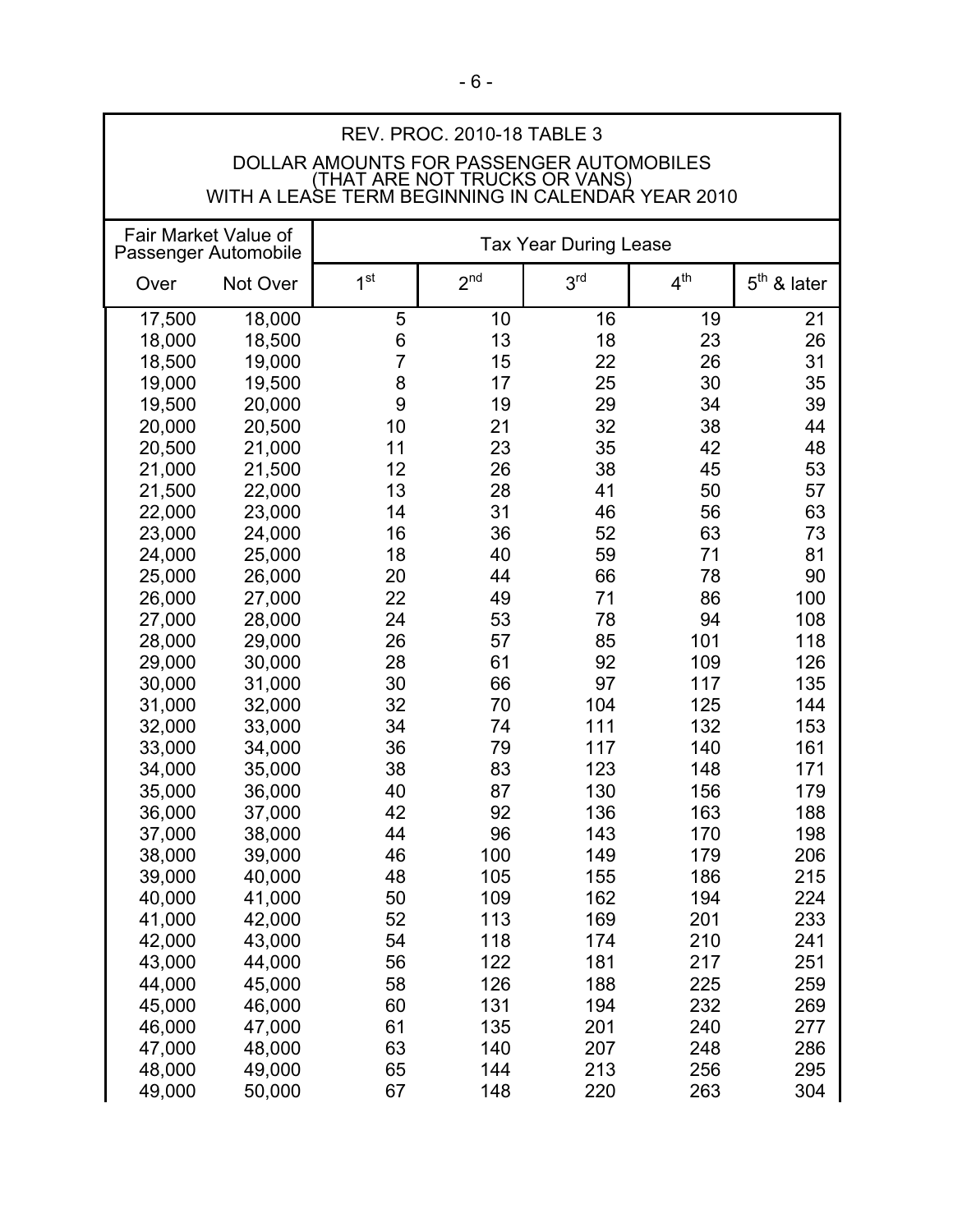| REV. FRUU. ZU IU- 10 TADLE J<br>DOLLAR AMOUNTS FOR PASSENGER AUTOMOBILES<br>VITH A LEASE TERM BEGINNING IN CALENDAR YEAR 2010 |          |                 |                 |                 |                 |               |
|-------------------------------------------------------------------------------------------------------------------------------|----------|-----------------|-----------------|-----------------|-----------------|---------------|
| Fair Market Value of<br><b>Tax Year During Lease</b><br>Passenger Automobile                                                  |          |                 |                 |                 |                 |               |
| Over                                                                                                                          | Not Over | 1 <sup>st</sup> | 2 <sup>nd</sup> | 3 <sup>rd</sup> | 4 <sup>th</sup> | $5th$ & later |
| 50,000                                                                                                                        | 51,000   | 69              | 153             | 226             | 271             | 313           |
| 51,000                                                                                                                        | 52,000   | 71              | 157             | 232             | 279             | 322           |
| 52,000                                                                                                                        | 53,000   | 73              | 161             | 239             | 287             | 331           |
| 53,000                                                                                                                        | 54,000   | 75              | 166             | 245             | 294             | 340           |
| 54,000                                                                                                                        | 55,000   | 77              | 170             | 252             | 302             | 348           |
| 55,000                                                                                                                        | 56,000   | 79              | 174             | 258             | 310             | 358           |
| 56,000                                                                                                                        | 57,000   | 81              | 178             | 265             | 318             | 366           |
| 57,000                                                                                                                        | 58,000   | 83              | 183             | 271             | 325             | 375           |
| 58,000                                                                                                                        | 59,000   | 85              | 187             | 278             | 333             | 384           |
| 59,000                                                                                                                        | 60,000   | 87              | 191             | 284             | 341             | 393           |
| 60,000                                                                                                                        | 62,000   | 90              | 198             | 294             | 352             | 406           |
| 62,000                                                                                                                        | 64,000   | 94              | 207             | 306             | 368             | 424           |
| 64,000                                                                                                                        | 66,000   | 98              | 215             | 320             | 382             | 443           |
| 66,000                                                                                                                        | 68,000   | 102             | 224             | 332             | 398             | 460           |
| 68,000                                                                                                                        | 70,000   | 106             | 232             | 346             | 413             | 478           |
| 70,000                                                                                                                        | 72,000   | 110             | 241             | 358             | 429             | 496           |
| 72,000                                                                                                                        | 74,000   | 114             | 250             | 371             | 444             | 513           |
| 74,000                                                                                                                        | 76,000   | 118             | 258             | 384             | 460             | 531           |
| 76,000                                                                                                                        | 78,000   | 122             | 267             | 396             | 476             | 549           |
| 78,000                                                                                                                        | 80,000   | 126             | 276             | 409             | 491             | 566           |
| 80,000                                                                                                                        | 85,000   | 132             | 291             | 432             | 518             | 598           |
| 85,000                                                                                                                        | 90,000   | 142             | 313             | 464             | 556             | 643           |
| 90,000                                                                                                                        | 95,000   | 152             | 334             | 497             | 594             | 687           |
| 95,000                                                                                                                        | 100,000  | 162             | 356             | 528             | 634             | 731           |
| 100,000                                                                                                                       | 110,000  | 177             | 388             | 577             | 691             | 798           |
| 110,000                                                                                                                       | 120,000  | 196             | 432             | 641             | 768             | 887           |
| 120,000                                                                                                                       | 130,000  | 216             | 475             | 705             | 846             | 976           |
| 130,000                                                                                                                       | 140,000  | 236             | 518             | 770             | 922             | 1,065         |
| 140,000                                                                                                                       | 150,000  | 256             | 561             | 834             | 1,000           | 1,154         |
| 150,000                                                                                                                       | 160,000  | 275             | 605             | 898             | 1,077           | 1,243         |
| 160,000                                                                                                                       | 170,000  | 295             | 648             | 963             | 1,153           | 1,333         |
| 170,000                                                                                                                       | 180,000  | 315             | 691             | 1,027           | 1,231           | 1,421         |
| 180,000                                                                                                                       | 190,000  | 334             | 735             | 1,091           | 1,308           | 1,510         |
| 190,000                                                                                                                       | 200,000  | 354             | 778             | 1,155           | 1,386           | 1,599         |
| 200,000                                                                                                                       | 210,000  | 374             | 821             | 1,220           | 1,462           | 1,688         |
| 210,000                                                                                                                       | 220,000  | 393             | 865             | 1,284           | 1,539           | 1,777         |
| 220,000                                                                                                                       | 230,000  | 413             | 908             | 1,348           | 1,617           | 1,866         |

 $\mathsf{I}$ 

# REV. PROC. 2010-18 TABLE 3

 $\Gamma$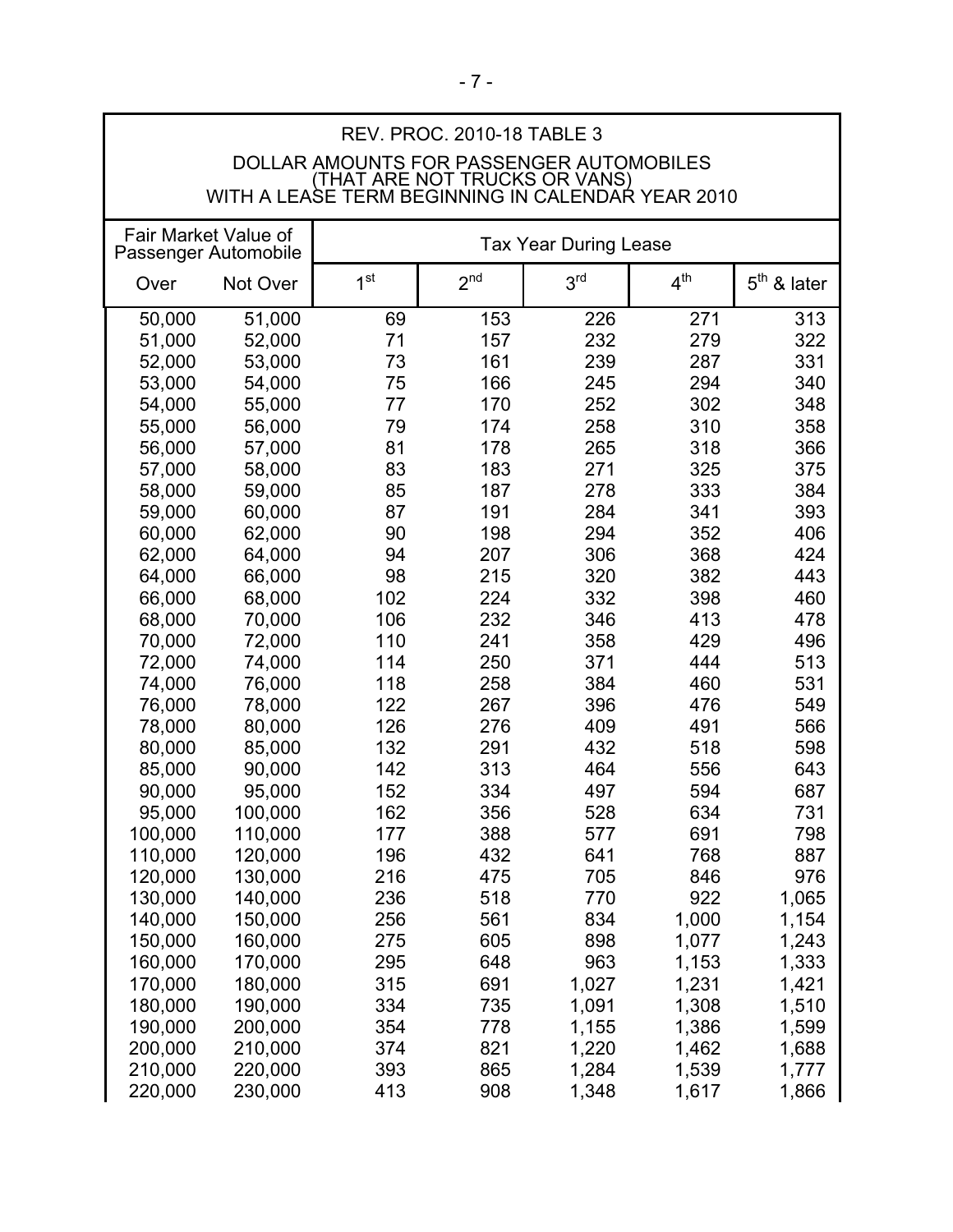# REV. PROC. 2010-18 TABLE 3 DOLLAR AMOUNTS FOR PASSENGER AUTOMOBILES (THAT ARE NOT TRUCKS OR VANS) WITH A LEASE TERM BEGINNING IN CALENDAR YEAR 2010 Fair Market Value of Indian States Tax Year During Lease<br>Passenger Automobile Over Not Over  $1^{st}$   $2^{nd}$   $3^{rd}$   $4^{th}$   $5^{th}$  & later 230,000 240,000 433 951 1,413 1,693 1,956

240,000 and up 453 995 1,476 1,771 2,044

| <b>REV. PROC. 2010-18 TABLE 4</b><br>DOLLAR AMOUNTS FOR TRUCKS AND VANS<br>WITH A LEASE TERM BEGINNING IN CALENDAR YEAR 2010 |          |                 |                 |                 |                 |               |
|------------------------------------------------------------------------------------------------------------------------------|----------|-----------------|-----------------|-----------------|-----------------|---------------|
| Fair Market Value of<br><b>Tax Year During Lease</b><br>Truck or Van                                                         |          |                 |                 |                 |                 |               |
| Over                                                                                                                         | Not Over | 1 <sup>st</sup> | 2 <sup>nd</sup> | 3 <sup>rd</sup> | 4 <sup>th</sup> | $5th$ & later |
| 17,000                                                                                                                       | 17,500   | 3               | 6               | 9               | 10              | 11            |
| 17,500                                                                                                                       | 18,000   | 4               | 8               | 12              | 14              | 16            |
| 18,000                                                                                                                       | 18,500   | 5               | 10              | 15              | 18              | 21            |
| 18,500                                                                                                                       | 19,000   | 6               | 12              | 19              | 22              | 24            |
| 19,000                                                                                                                       | 19,500   | $\overline{7}$  | 15              | 21              | 26              | 29            |
| 19,500                                                                                                                       | 20,000   | 8               | 17              | 25              | 29              | 34            |
| 20,000                                                                                                                       | 20,500   | 9               | 19              | 28              | 33              | 38            |
| 20,500                                                                                                                       | 21,000   | 10              | 21              | 31              | 37              | 43            |
| 21,000                                                                                                                       | 21,500   | 11              | 23              | 35              | 41              | 47            |
| 21,500                                                                                                                       | 22,000   | 12              | 25              | 38              | 45              | 51            |
| 22,000                                                                                                                       | 23,000   | 13              | 29              | 42              | 51              | 58            |
| 23,000                                                                                                                       | 24,000   | 15              | 33              | 49              | 58              | 67            |
| 24,000                                                                                                                       | 25,000   | 17              | 37              | 56              | 66              | 76            |
| 25,000                                                                                                                       | 26,000   | 19              | 42              | 62              | 73              | 85            |
| 26,000                                                                                                                       | 27,000   | 21              | 46              | 68              | 82              | 93            |
| 27,000                                                                                                                       | 28,000   | 23              | 50              | 75              | 89              | 103           |
| 28,000                                                                                                                       | 29,000   | 25              | 55              | 81              | 97              | 111           |
| 29,000                                                                                                                       | 30,000   | 27              | 59              | 88              | 104             | 121           |
| 30,000                                                                                                                       | 31,000   | 29              | 63              | 94              | 113             | 129           |
| 31,000                                                                                                                       | 32,000   | 31              | 68              | 100             | 120             | 138           |
| 32,000                                                                                                                       | 33,000   | 33              | 72              | 107             | 127             | 148           |
| 33,000                                                                                                                       | 34,000   | 35              | 76              | 114             | 135             | 156           |
| 34,000                                                                                                                       | 35,000   | 37              | 81              | 119             | 143             | 165           |
| 35,000                                                                                                                       | 36,000   | 39              | 85              | 126             | 151             | 174           |
| 36,000                                                                                                                       | 37,000   | 41              | 89              | 133             | 158             | 183           |
| 37,000                                                                                                                       | 38,000   | 43              | 94              | 139             | 166             | 191           |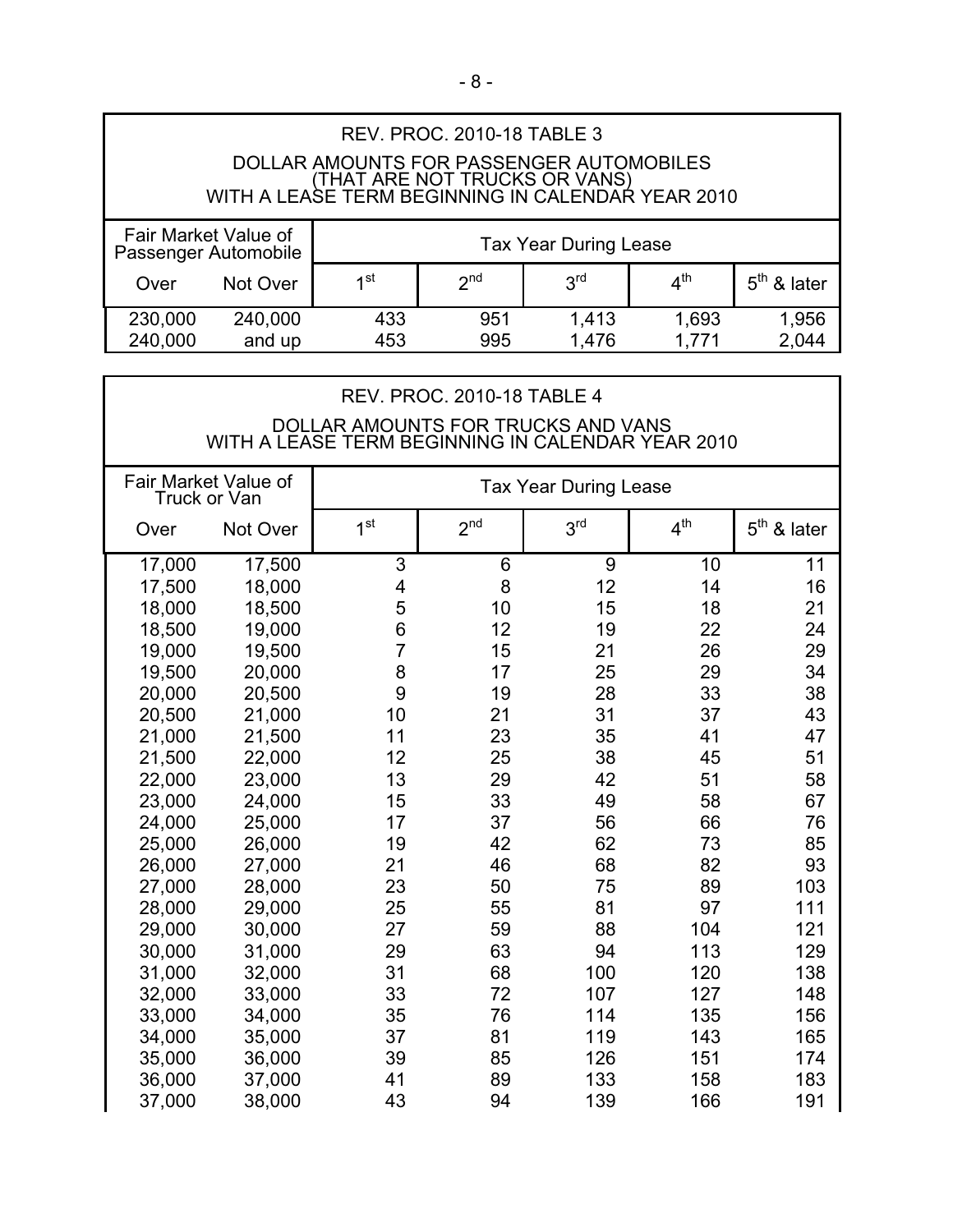| <b>REV. PROC. 2010-18 TABLE 4</b> |                                                                                         |                              |                 |                 |                 |               |  |
|-----------------------------------|-----------------------------------------------------------------------------------------|------------------------------|-----------------|-----------------|-----------------|---------------|--|
|                                   | DOLLAR AMOUNTS FOR TRUCKS AND VANS<br>WITH A LEASE TERM BEGINNING IN CALENDAR YEAR 2010 |                              |                 |                 |                 |               |  |
|                                   | Fair Market Value of<br>Truck or Van                                                    | <b>Tax Year During Lease</b> |                 |                 |                 |               |  |
| Over                              | Not Over                                                                                | 1 <sup>st</sup>              | 2 <sup>nd</sup> | 3 <sup>rd</sup> | 4 <sup>th</sup> | $5th$ & later |  |
| 38,000                            | 39,000                                                                                  | 45                           | 98              | 145             | 174             | 201           |  |
| 39,000                            | 40,000                                                                                  | 47                           | 102             | 152             | 182             | 209           |  |
| 40,000                            | 41,000                                                                                  | 49                           | 106             | 159             | 189             | 218           |  |
| 41,000                            | 42,000                                                                                  | 51                           | 111             | 164             | 198             | 227           |  |
| 42,000                            | 43,000                                                                                  | 53                           | 115             | 171             | 205             | 236           |  |
| 43,000                            | 44,000                                                                                  | 55                           | 119             | 178             | 213             | 245           |  |
| 44,000                            | 45,000                                                                                  | 57                           | 124             | 184             | 220             | 254           |  |
| 45,000                            | 46,000                                                                                  | 59                           | 128             | 190             | 228             | 263           |  |
| 46,000                            | 47,000                                                                                  | 60                           | 133             | 197             | 235             | 272           |  |
| 47,000                            | 48,000                                                                                  | 62                           | 137             | 203             | 244             | 280           |  |
| 48,000                            | 49,000                                                                                  | 64                           | 142             | 209             | 251             | 290           |  |
| 49,000                            | 50,000                                                                                  | 66                           | 146             | 216             | 259             | 298           |  |
| 50,000                            | 51,000                                                                                  | 68                           | 150             | 223             | 266             | 308           |  |
| 51,000                            | 52,000                                                                                  | 70                           | 154             | 229             | 275             | 316           |  |
| 52,000                            | 53,000                                                                                  | 72                           | 159             | 235             | 282             | 325           |  |
| 53,000                            | 54,000                                                                                  | 74                           | 163             | 242             | 290             | 334           |  |
| 54,000                            | 55,000                                                                                  | 76                           | 167             | 249             | 297             | 343           |  |
| 55,000                            | 56,000                                                                                  | 78                           | 172             | 254             | 305             | 352           |  |
| 56,000                            | 57,000                                                                                  | 80                           | 176             | 261             | 313             | 361           |  |
| 57,000                            | 58,000                                                                                  | 82                           | 180             | 268             | 320             | 370           |  |
| 58,000                            | 59,000                                                                                  | 84                           | 185             | 274             | 328             | 378           |  |
| 59,000                            | 60,000                                                                                  | 86                           | 189             | 280             | 336             | 388           |  |
| 60,000                            | 62,000                                                                                  | 89                           | 195             | 291             | 347             | 401           |  |
| 62,000                            | 64,000                                                                                  | 93                           | 204             | 303             | 363             | 418           |  |
| 64,000                            | 66,000                                                                                  | 97                           | 213             | 315             | 379             | 436           |  |
| 66,000                            | 68,000                                                                                  | 101                          | 221             | 329             | 394             | 454           |  |
| 68,000                            | 70,000                                                                                  | 105                          | 230             | 341             | 410             | 472           |  |
| 70,000                            | 72,000                                                                                  | 109                          | 239             | 354             | 424             | 490           |  |
| 72,000                            | 74,000                                                                                  | 113                          | 247             | 367             | 440             | 508           |  |
| 74,000                            | 76,000                                                                                  | 117                          | 256             | 380             | 455             | 526           |  |
| 76,000                            | 78,000                                                                                  | 121                          | 264             | 393             | 471             | 543           |  |
| 78,000                            | 80,000                                                                                  | 125                          | 273             | 406             | 486             | 561           |  |
| 80,000                            | 85,000                                                                                  | 131                          | 289             | 428             | 513             | 592           |  |
| 85,000                            | 90,000                                                                                  | 141                          | 310             | 461             | 552             | 636           |  |
| 90,000                            | 95,000                                                                                  | 151                          | 332             | 492             | 591             | 681           |  |
| 95,000                            | 100,000                                                                                 | 161                          | 353             | 525             | 629             | 726           |  |
| 100,000                           | 110,000                                                                                 | 176                          | 386             | 573             | 686             | 793           |  |
| 110,000                           | 120,000                                                                                 | 195                          | 430             | 637             | 763             | 882           |  |